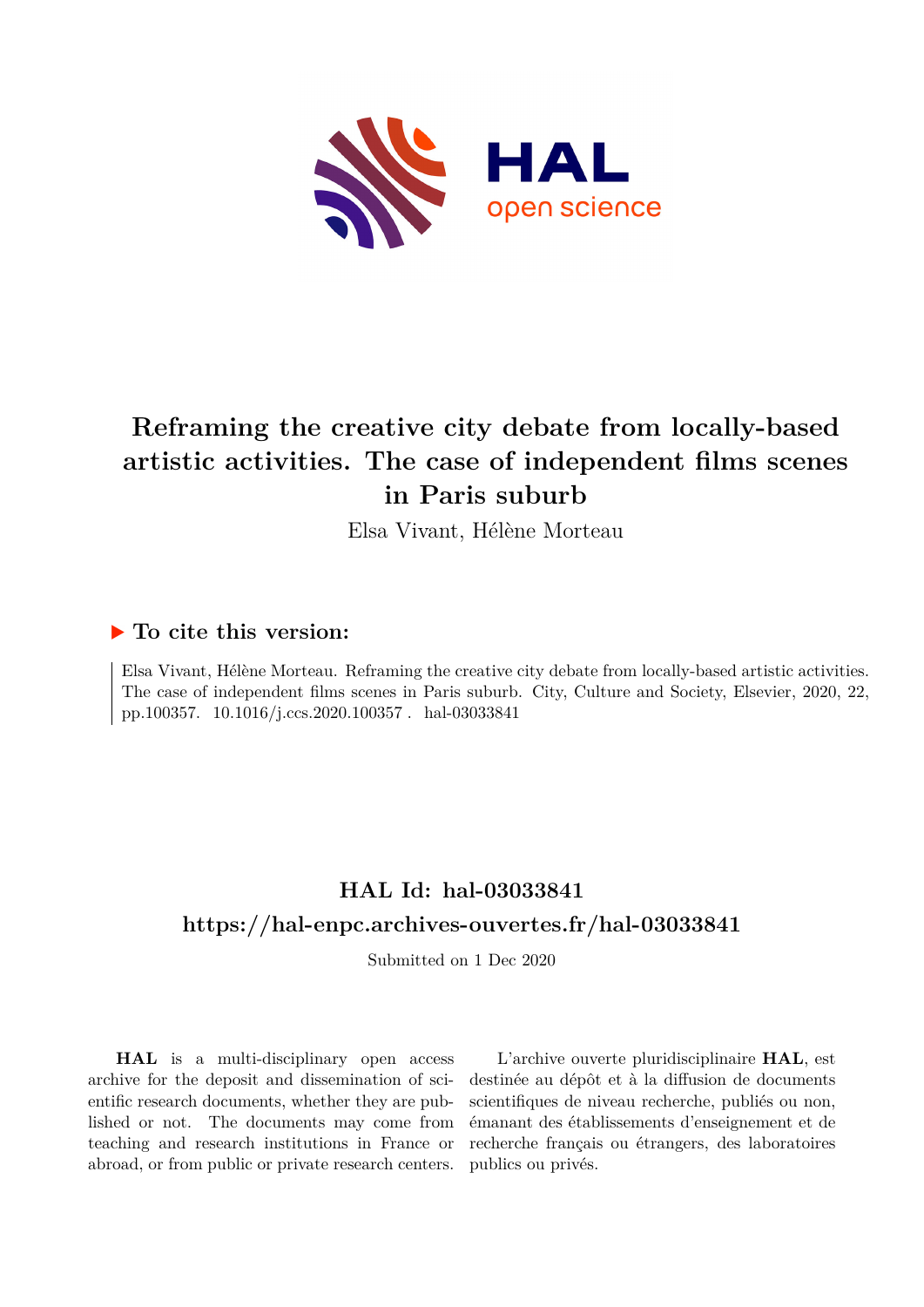## Reframing the creative city debate from locally-based artistic activities. The case of independent films scenes in Paris suburb

### Hélène Morteau, Elsa Vivant

### To cite this paper:

Morteau, Hélène, and Elsa Vivant. « Reframing the creative city debate from locally-based artistic activities. The case of independent films scenes in Paris suburb ». *City, Culture and Society*, 2020. https://doi.org/10.1016/j.ccs.2020.100357.

### Abstract

The purpose of this article is to open a discussion on utilitarian approaches to the territorial embeddedness of creative activities, using the concept of "scene. This concept highlights the desire to create as a defining feature of artistic creation, compared to other human activities. The article presents the results of a survey conducted with stakeholders in the independent film scenes in north-eastern Paris. It stresses the importance of self-training and selfproduction in the emergence of these independent cinema scenes, and highlights the role played by cultural policies in their structuring. Yet these independent scenes seem disconnected from urban and economic development policies, despite their support for creative industries. The concept of scene offers an alternative theoretical framework to analyse and understand the local anchoring of an artistic community led by the share of aesthetic or moral values: for the ones, a certain vision of filmmaking based and traditional techniques, for the others, a political will to voice as postcolonial subjects.

Keywords: independent cinema; artistic scene; Paris; creative city; creative industries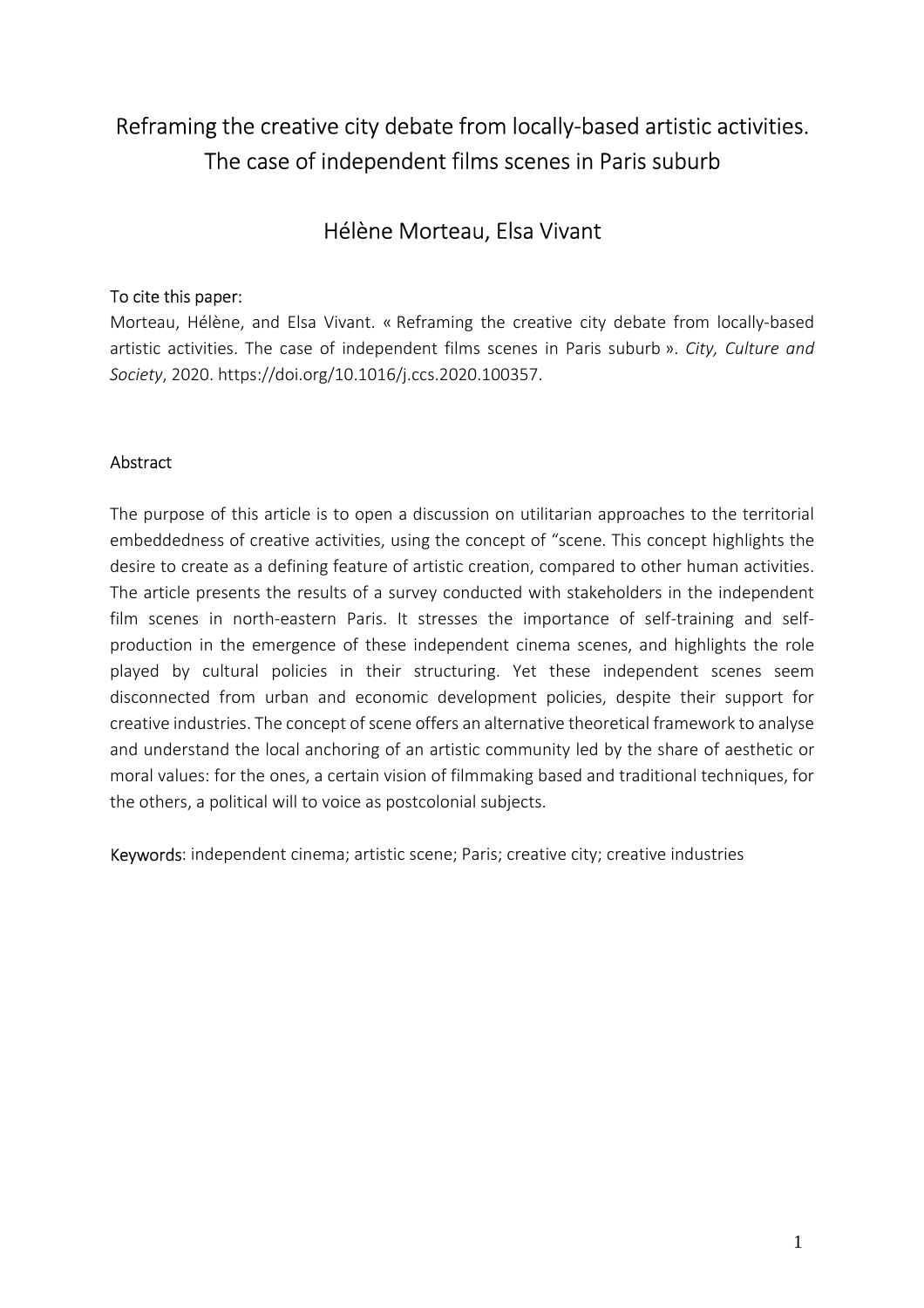## Reframing the creative city debate from locally-based artistic activities. The case of independent films scenes in Paris suburb

The film industry's territorial embeddedness and the structural changes that this industry has undergone have been the subject of several publications, some of which have contributed to forging the analytical framework for the structuring of clusters of creative industries. These clusters are reinforced by endogenous territorial resources, be they geographical (landscapes, local history), economic (an entrepreneurial and financial ecosystem), socio-technical (technological industries, skilled labour) or political (tax incentives, provision of space) (Leriche, Rubin 2018). The studies reported in the literature shed light on the ways in which technological and artistic environments are intertwined and inform one another. They also show how relations of interdependence in the industry are reinforcing the trend towards the clustering of audiovisual firms (Storper 1989, Storper, Christopherson 1987; Leriche, Scott 2008, De Propis, Hypponen 2008). While they have emerged in distinct theoretical contexts (Pilati, Tremblay 2007; Cinti 2008), the terms "cluster", "ecosystem", and "district" are often used interchangeably to describe forms and relationships between stakeholders in an economic sector within a territory. They are also used to analyse how policy makers and economic and urban developers try, with differing degrees of success, to create fiscal, real estate and infrastructural conditions that encourage their development. These theories often serve to design or defend policies aimed at supporting these sectors when they seem to bear the promise of economic development (Greffe, Simonet 2008, Molho, Morteau 2016 ; Cooke, Lazzeretti 2008 ; Lazzeretti et al. 2012 ; Santagata 2002), even though the policies are sometimes out of touch with the realities, needs and practices of the cultural industry stakeholders themselves (Lefevre, 2016 ; Morteau, 2016; Currid 2009). Artists and professionals in creative circles are increasingly challenging these policies (d'Ovidio, Morato 2017) as their impact on the cost of living in cities (and rising rents in particular) is directly detrimental to them (Vivant 2013).

The primacy of utilitarian approach to creative activities' territorial embeddedness obscures that which makes art unique compared to other human activities: the desire to create.. A survey on film production networks and self-production showed that this singularity of the act of creation, as an expression of self, is crucial to a comprehensive understanding of their local involvement and of the gap between these practices and the local policies for economic development through culture. On the fringes of mainstream or commercial cinema, other forms of cinema are developing underground, which are rarely visible to regular distribution channels. They are characterized by economic structures that are fragile and usually selfproduced. The emergence of these independent film scenes is driven by strong aesthetic choices and made possible by public mechanisms designed to support artistic creation and education programs. This article presents two aesthetic scenes of this French independent cinema. Both are embedded in a particular territory, the north-eastern suburbs of Paris, which plays a crucial part in their aesthetic choices and structuring process. For some of these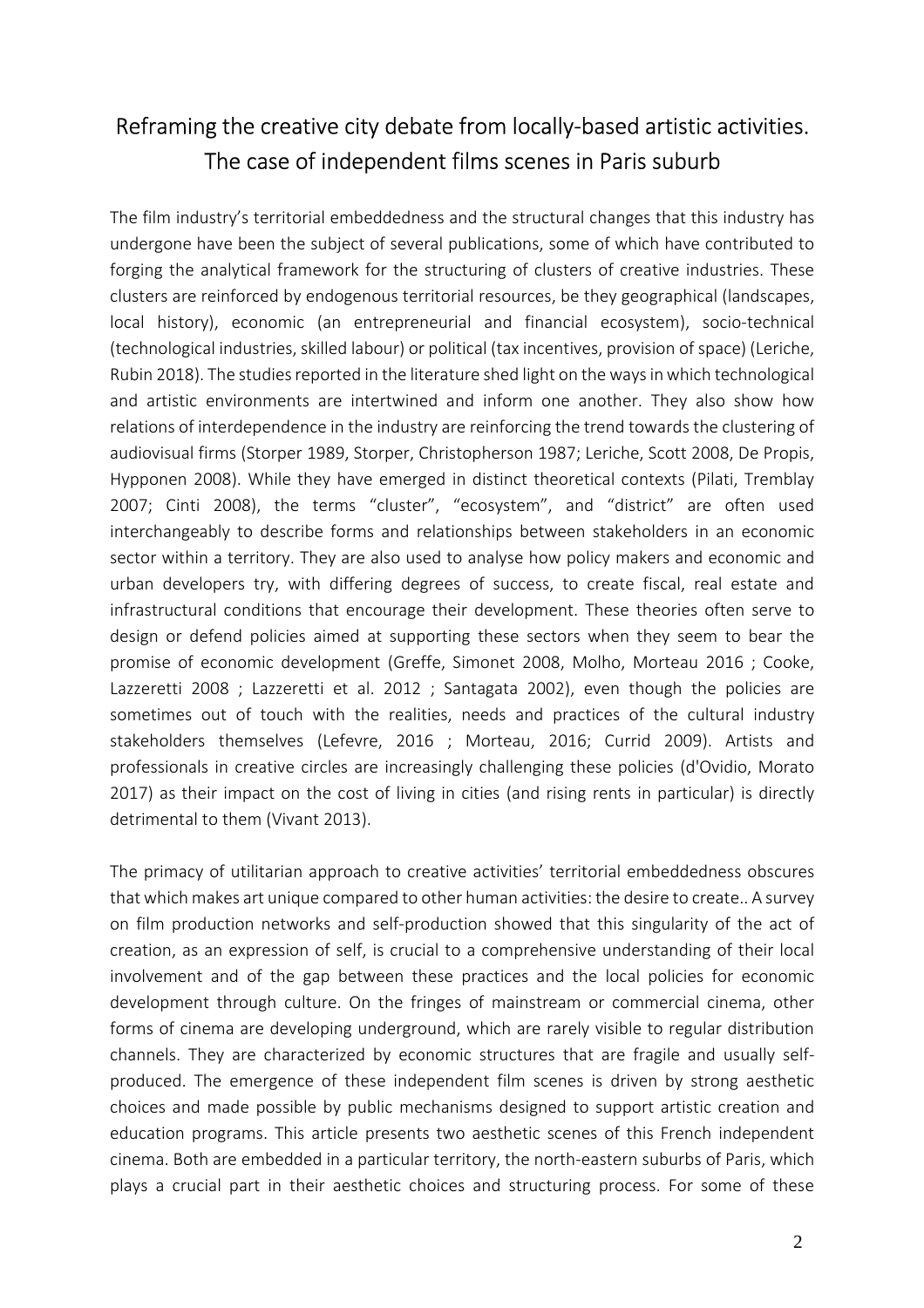filmmakers, this territory is historically the birthplace of cinema and of its techniques, which they want to keep alive in a context of digitization. For others, it is a symbol of the *banlieues<sup>1</sup>* as a place of spatial, social and symbolic relegation of discriminated populations.

This article presents the results of an in-depth investigation carried out under a research project that investigated the relationships between the different artistic worlds located north-east of Paris. Some thirty semi-structured interviews were conducted with stakeholders on the independent film scenes (filmmakers, producers, support policy operators, festival and cinema programmers, observers) and managers of independent cultural venues. This study was a follow-up to previous research conducted by the authors on creative industry clusters, and was informed by the ethnographic observations of one of the authors during a research residency at a cultural institution in the area. This empirical work leads us to a discussion on the relevance of standard explanatory models for creative ecosystems and of operational materialization of the notion of a creative city. Andy Pratt has repeatedly highlighted the inherent contradictions of creative city policies, pointing to tensions between the social and artistic implications of cultural policy and economic development objectives (2010, 2011).

We propose to move away from the term "creativity", which refers to modelling the phases prior to innovation processes (Paris 2010), in order to return to the intimate and aesthetic meaning of artistic creation. To this end, we use the concept of scene from the sociology of culture, to put aesthetics back at the centre of the relationship between an artistic practice and a territory. This concept also stresses the importance of aesthetic proximity in the emergence, structuring and embedding of networks of stakeholders and practices in independent filmmaking. The concept refers to people, practices and objects that revolve around a particular cultural domain (a style of music or a literary genre, for example) (Straw, 1991). This perspective emphasizes the structuring role of aesthetic proximity in the creation of an artistic scene, that is, a network of stakeholders embedded in a territory where an artistic form emerges through its history, its aesthetics and its public policies. The concept of the scene was defined by sociologists of culture (Bellevance and Guibert 2014, Woo et al 2015) and was also exported to urban studies (Lloyd 2002; Silver et al. 2011, Silver, Clark 2016). It offers a model for analysing the relationship between an artistic movement, its audience, the territory in which it is embedded, and its atmosphere (Silver et al. 2011, Emin and Guibert 2017). The scene evokes, on the one hand, the territorialized organization of an artistic activity that spawns novelty (new styles, new genres) and, on the other, a particular urban atmosphere related to the way in which cultural activities are embedded in a territory, and to values shared by various stakeholders in this territory (Ambrosino and Sagot-Duvauroux 2018 ; Borelli 2011; Silver et al. 2011). A scene is therefore an ecosystem comprising stakeholders, places, networks and values, as well as customs and protocols that are inherent to a domain which is both the product of a territory and a component of its identity. The notion of scene also presents the possibility of

<sup>1</sup>Translator's note: while "*banlieue"* translates directly to "suburb" in terms of geography, the term has taken on a connotation in France that is the very opposite of the American "white picket fence" ideal of middle-class suburbs. When the French term appears in this text, it is to be understood in a sense which, to an American reader, would probably best translate to "the projects".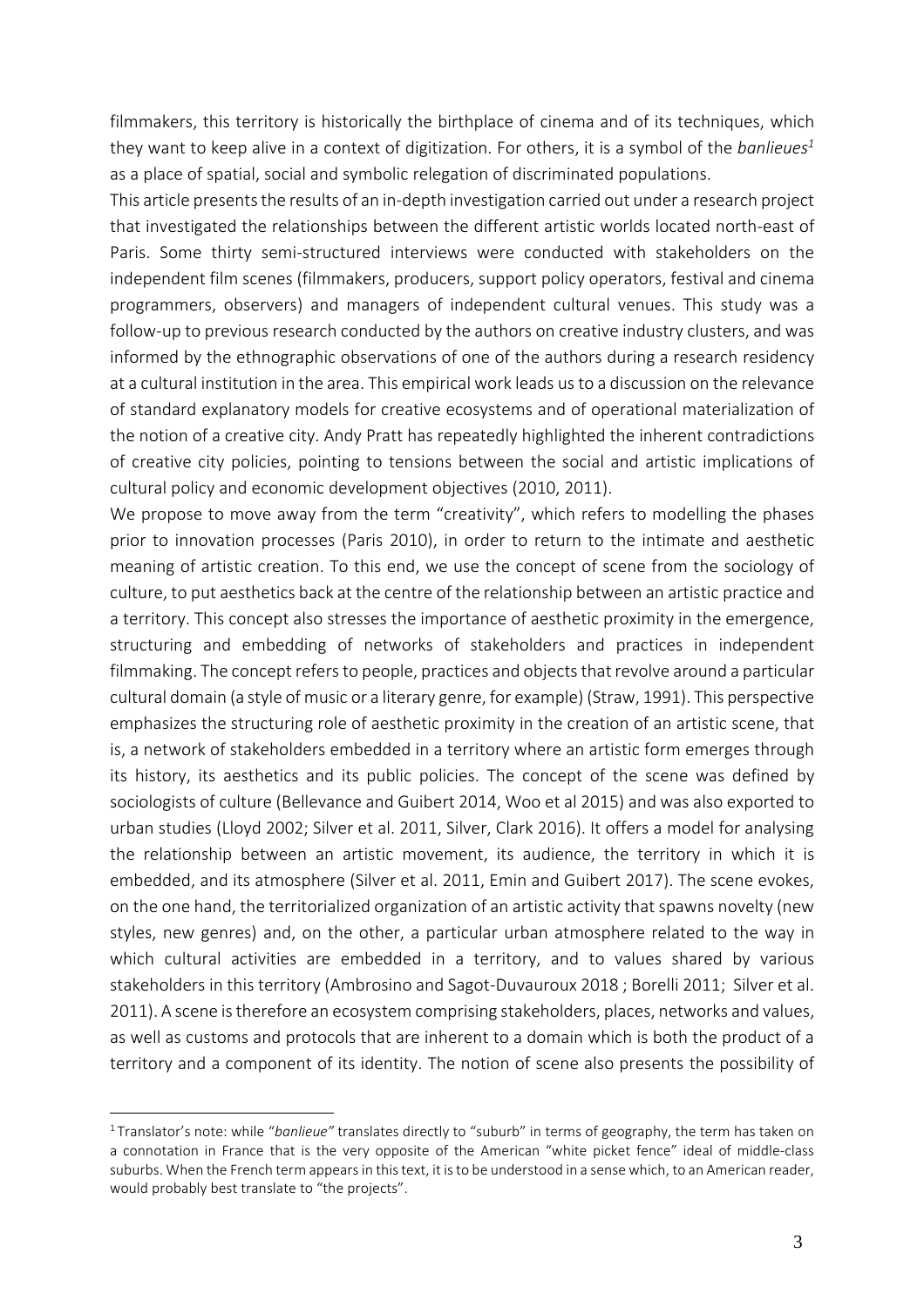dissociating aesthetic issues from the economic issues raised by the notion of independent cinema. An activity's independence is often understood in relation to the dominant companies in the industry. The economic independence of so-called independent cinema is however very relative, due to the role played by the *Centre National du Cinéma et de l'image animée* (CNC – national motion picture institute) in financing French cinema, compounded by the oligopolistic organization of the industry (Augros, 2013). To speak of independent film scenes highlights the aesthetic and artistic implications of these forms of filmmaking which, at least at the time of the investigation, were not market driven. Faced with the vertical logics of the film industry (Creton, 2003)<sup>2</sup>, individuals organize themselves to create independent films in any genres, which are produced outside media conglomerates and demand a certain autonomy with regard to commercial cinema's production methods, conventions and policies. Here, independent film refers not to a style or an aesthetic, but rather to a practice that claims to go against mainstream cinema (Hurault-Paupe, Murillo 2013).

Much like Emin and Guibert (2017), who use this understanding of scene to study the workings of stakeholders in relation to a musical subculture (punk) in a French rural area, we analyse the structuring of two scenes of independent film in northeast Paris. Their emergence stemmed from very different expectations for filmmaking: either to defend radical aesthetic and technical choices, or to use film as a medium for political discourse and to change the image of the *banlieues* and their inhabitants. We first describe national and local specificities regarding the role played by public policies in supporting cinematographic creation, and then explain how the independent filmmakers organize to carry out their film projects and broadcast them on the fringes of the mainstream. The concept of scene offers a framework to understand the dialectic relationship between local embeddedness and international distribution. These case studies question to the implicit expectations of public policies to support creative industries.

### A TERRITORY OF CINEMAS

 $\overline{a}$ 

The French case is an ideal example to reconsider the place of aesthetics in local artistic dynamics. Support for artistic creation is at the heart of cultural policies, and its relationship with economic policies to support creative industries is at times ambiguous (Alexandre, 2015). The historical role of public authorities in supporting cinema is essential to the emergence of these independent scenes. The French State and local authorities have long implemented regulatory policies aimed at protecting film creation and promoting its plurality, by tempering the effects of the market while supporting the cinema economy (Vernier, 2004). This is reflected in the way the *Centre National du Cinéma et de l'Image Animée* (CNC) structures the industry, in indirect policies to support artistic employment through the unemployment

 $2$  Before it can be launched, a film must go through the various stages of the film-making industry, from its conception to its release: production (gathering and combining all the resources necessary to produce a film), distribution (commercially promoting the product by choosing its release date, the number of copies and the level of promotional investment), and release in cinemas. At each of these stages, many players are involved: studios, producers, distributors, broadcasters, etc.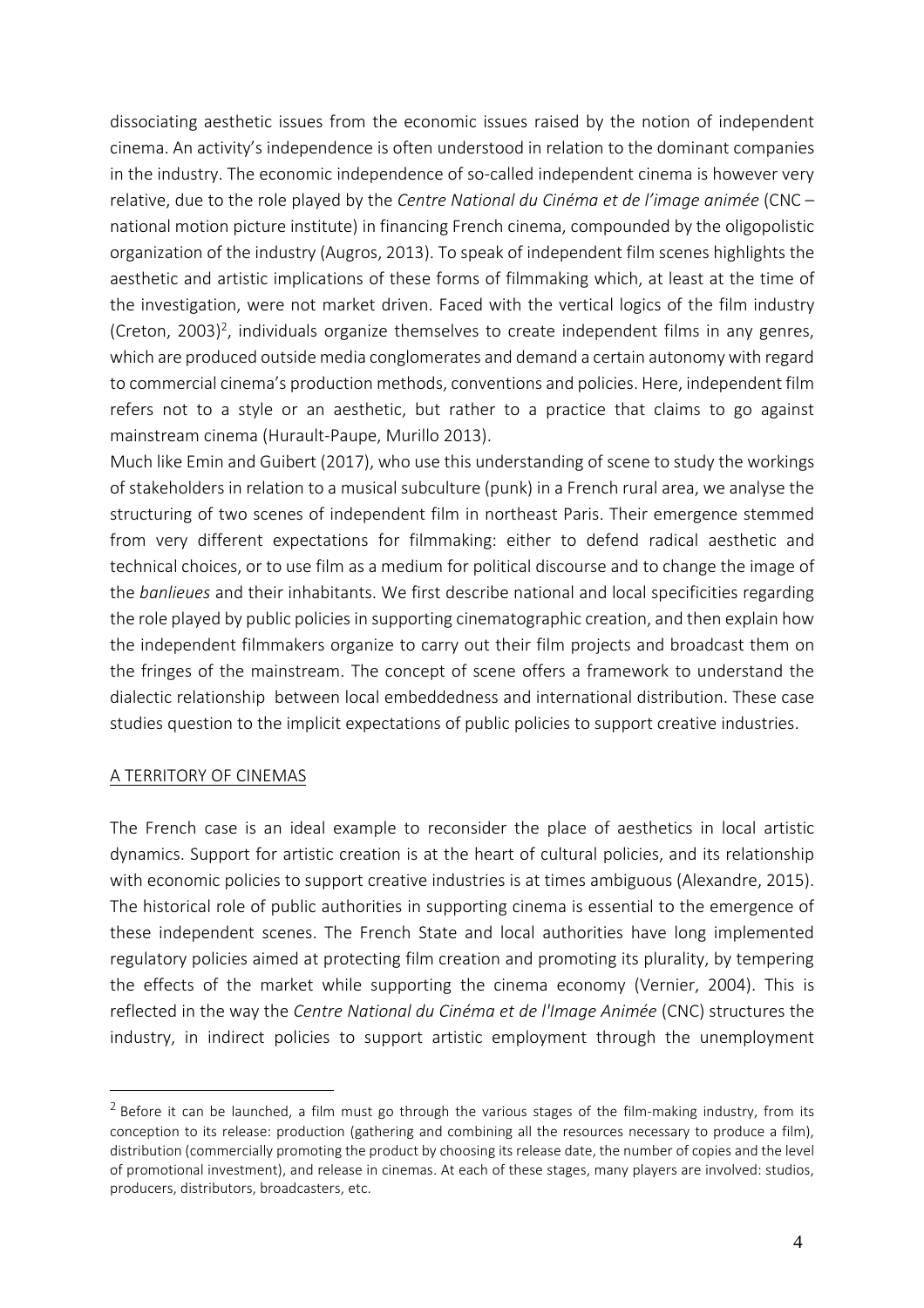insurance scheme for intermittent workers in the entertainment industry, and in a training system in public schools (Creton, 2004). Additionally, as in other countries, many local authorities encourage filming on their territory (via tax incentives or administrative facilities) to support the employment of professionals in the filmmaking and visual effects industries. Thus, compared to many other countries, French cinema enjoys access to resources and production conditions that facilitate aesthetic risk taking *a priori*. Yet, for various reasons, many filmmakers develop their film projects outside the usual production and distribution channels.

In the northeast of Paris<sup>3</sup>, incentivizing policies for the cinema and audiovisual production industries have contradictory objectives that are reflected in the organizational split between culture and youth policies on the one hand, and urban and economic development policies on the other. In recent years, the economic and urban development strategies of Plaine Commune have been structured with "culture and creation" as keywords (Préfet de région *et al*, 2012). This vision plans the creation of new workspaces for the creative industries, support for the development of these activities, and the inclusion of artistic projects in real estate developments. It can be seen as a differentiation strategy in a context of competition between territories within the Parisian metropolis itself, to attract real estate investments towards more or less ambitious urban regeneration projects (Aubry, Blein and Vivant 2015). In calling Plaine Commune a "territory of culture and creation", local authorities emphasized the historical embeddedness of audiovisual industries in the territory (where the first studios were created at the beginning of the 20th century) and the presence of a dense artistic network (Plaine Commune, Notre Atelier Commun et Polau 2010; Thomas 2010; Verdalle, Rot, Sauguet 2008). As warehouses were converted to television studios in Plaine Saint-Denis in the 1980s and filming or post-production equipment rental companies have settled there, this territory tends to have an important place in the audiovisual industry (Camors 2006, 2010). Yet these activities remain dependent on decisions taken in other areas (Paris and its western suburbs) where the dominant players in this industry (television channels, financiers, producers) are located (Scott 2000). Despite its historical roots and the importance of this territory for the audiovisual industry, the economic weight of the industry (and of cultural industries in general) remains marginal, both locally (Lebeau 2014) and with regard to the entire metropolis (Camors 2006, 2010). Public support policies for the project to set up film studios led by EuropaCorp (called *La Cité du Cinéma*) can thus be seen as a way to incentivize this industry and, in the framework of a territorial communication strategy, also as a promotional argument for neighbouring real estate developments.

In parallel with these actions carried out by the authorities in charge of economic and urban development, this territory is marked by a strong political will for cultural democratization, social inclusion and support for creation. This can be explained by the tradition of municipal communism. With regard to cinema, this is materialized by an image education program in schools and a network of more than twenty public cinema theatres which put on art-house (*art-*

<sup>3</sup> That is to say mainly Plaine Commune, a group of nine towns located in the north of Paris and the *département*  (county) of Seine-Saint-Denis.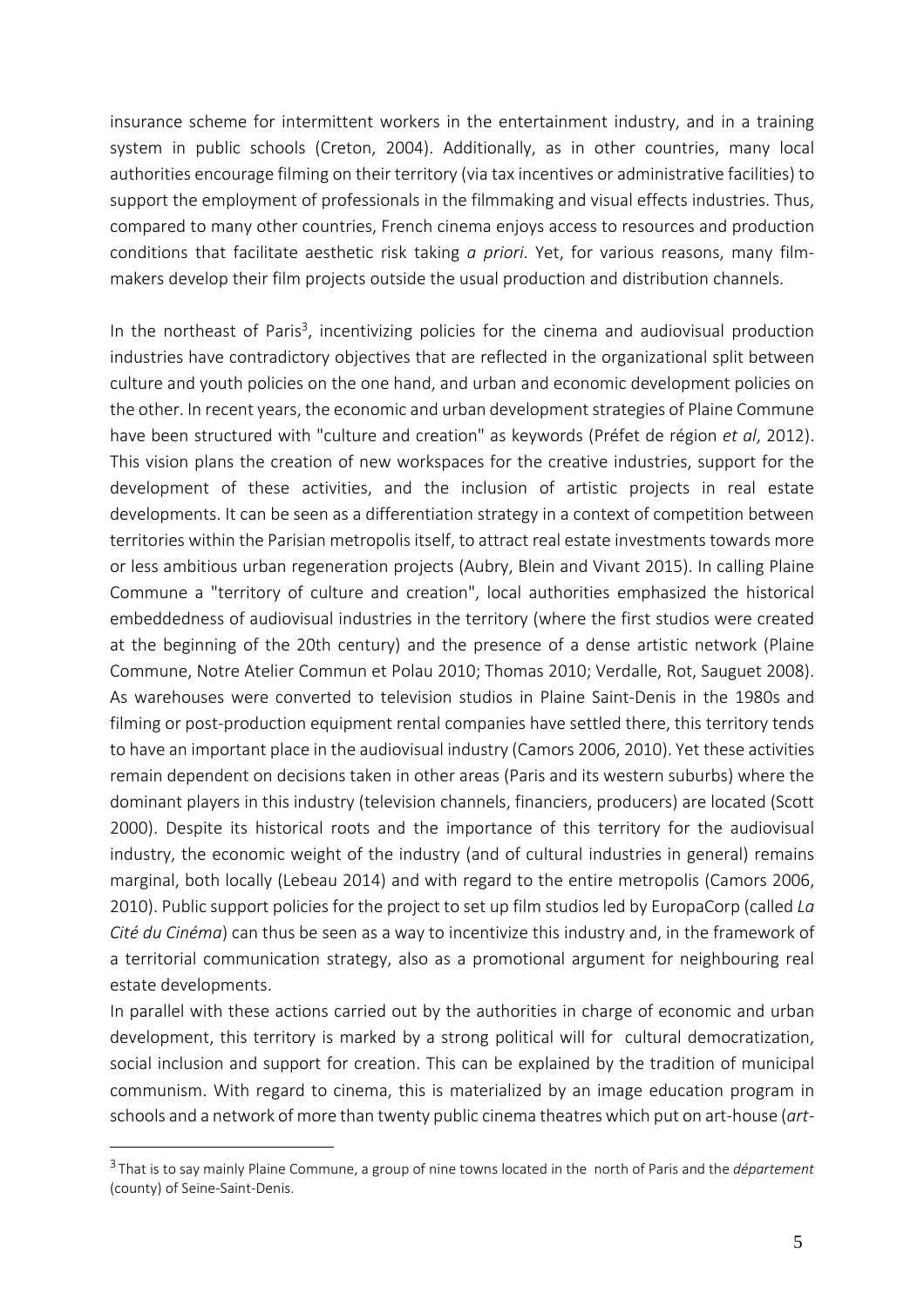*et-essai*) films and films by local directors (Augros 2013) . Local authorities support art creation and projects that do not meet economic criteria with programs such as author residencies, training and initiation workshops, support for creative short films, broadcasting through festivals, etc. Various operators – be they public (Office Municipal de la Jeunesse d'Aubervilliers), para-public (cinema 93) or non-profit organizations (Côté Court, Périphérie, Espace Khiasma, L'Abominable) – offer networking and training spaces for future professionals. Several filmmakers from independent scenes thus shot their first films thanks to training and support mechanisms financed by local authorities. Their films were screened at subsidized local festivals<sup>4</sup> and shown in public theatres.

#### DESIRES FOR CINEMA

Far from the objectives of economic policies aimed at creative industries clusters, cultural and educational policies contribute to the development of independent film scenes by training and professionalizing young filmmakers and technicians. They support a more diverse cinematographic representations of *banlieues* as much as the expression of a singular artistic perspective. They have allowed the emergence of independent film scenes and new cinematographic aesthetic forms marked by the desire to make films differently, unfettered by the economic contingencies (and temporalities) of the market and the industry, and thus to support a unique voice, gaze and relationship to art.

### Using the camera to experiment

 $\overline{a}$ 

Since 2014, an association of filmmakers (*L'Abominable*) has been occupying a building in Plaine Commune, earmarked for demolition. This temporary use space, in a peripheral yet accessible area, is a spatial translation of the association's project: to be on the fringes, in uncertain spaces, to carry out artistic projects whose audiences can only be small, and which will only be screened in dedicated spaces and festivals. The pun in its name *l'Abominable* – which could read as "*Labo minable*" (pathetic lab) – refers to photographic development *labo*ratories and experimental *labo*ratories, as this association is part of the DIY movement that emerged in alternative circles in the 1990s, at a time of technological upheaval and digital transition (Cervulle, 2010). It operates on a cooperative basis and provides filmmakers and visual artists with the tools to work on analog media, allowing them to process their negative or reversal films, apply visual effects or change formats, edit, work on sound, and make copies. New members are trained in the use of these machines, to share and keep these endangered techniques alive. The type of post-production equipment it provides is becoming rare and new generations of directors and technicians are unfamiliar with it. Yet learning to use it guarantees creative autonomy.

<sup>&</sup>lt;sup>4</sup> Génération Court, Côté Court, Cinébanlieue, Les Pépites du Cinéma, Regards Jeunes sur la Cité, Urban Film Festival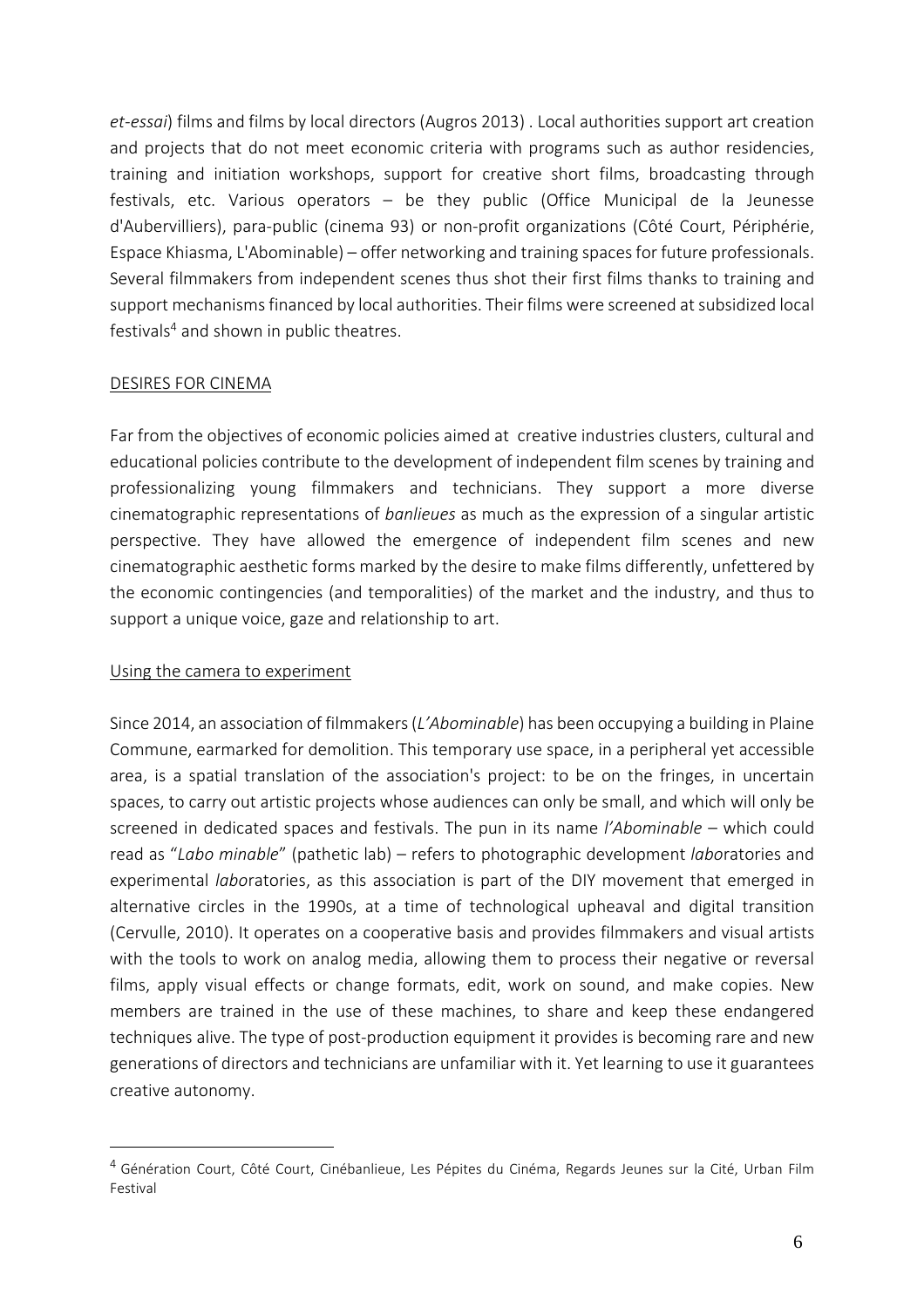"*The aim is to allow people to become autonomous. There is a lot of emphasis on this: we do not provide services. We are not there to...we are not providers. People come to do their work, to share tools, to help each other. In other words, you go and see people who are available here who will be able to give a hand if you don't know how to use a title bench. You're going to be trained and the aim is to become more and more autonomous. That's a very special mentality*" Project Manager, L'Abominable.

These filmmakers, most of whom were trained in prestigious art schools, defend aesthetic and technical choices that run counter to prevailing trends. In the age of digitization, they choose to work the old-fashioned way, with conventional photographic equipment. By reappropriating the tools of production, they defend an independent craft and art, a practice that is linked to the materiality of photographic film and its. They produce filmic works of art with very limited budgets and outside the usual distribution channels. These artists claim to represent experimental cinema and stand against established writing and aesthetics. This type of cinema is an aesthetic practice and a statement, in times when the film industry is undergoing upheaval triggered by the advent of digital technology. The aim is therefore to appropriate and teach methods and know-how before they are lost, to revive the tools of photographic film in order to show a different kind of cinema (Cervulle, 2010).

*L'Abominable's* choice to settle in the Plaine Commune area is due partly to sheer opportunity: the availability of cheap premises close to Paris. It also allowed the association to recover equipment discarded by neighbouring studios and post-production laboratories (such as Studio Éclair). The location moreover offers proximity to other stakeholders in the independent artistic scenes located in the area (e.g. Mains d'œuvre, Les Laboratoires d'Aubervilliers). This experimental film scene remains insular and propelled mainly by self-produced directors and specific distribution channels (Cervulle, 2010). Films that are post-produced at *L'Abominable* are often distributed by experimental film cooperatives, by the artists themselves, or by art galleries. The films are shown in specific circuits on a local, national (Fidé in Marseille) and international (Doc Lisboa, Viennale) scale. These festivals' audiences belong to networks of insiders. Films are also distributed within the contemporary art world, from the most institutional to the most independent venues. In this multi-scalar dynamics, the visibility and survival of this type of cinema depends largely on the ability of its stakeholders to join international networks while benefiting from the resources of the Parisian metropolis.

### Using the camera to fight prejudice

Using the camera to carry the voices of underprivileged communities and take a different look at these stigmatized areas is the motivation of another independent films scene that journalist Claire Diao calls *Double Vague* (Double Wave)(2017). The name *Double Vague* refers to the image of a wave rolling in from the fringes, that is, from the *banlieues* to the centre. It is headed by a new generation of French filmmakers of immigrant descent who proudly claim their dual postcolonial identity. The term *Double Vague* is also an explicit reference to the *Nouvelle*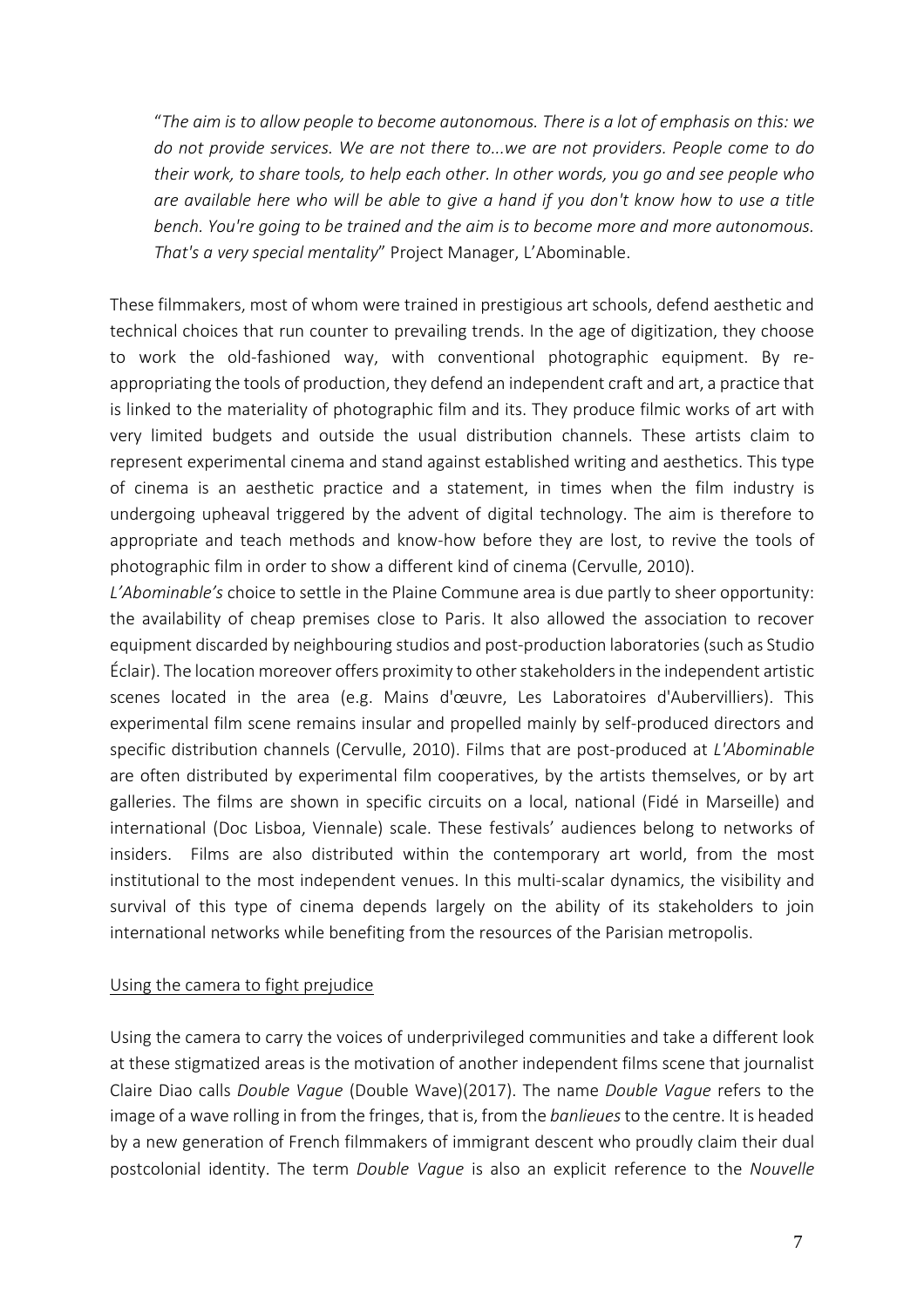*Vague<sup>5</sup>* , although these directors do not identify with it. Instead, they usually refer to American cinema where they do find the ethnic diversity that has long been lacking on French screens. Their desires to film is fuelled by the will to offer an alternative representation of minorities and to break with the caricatured images of the *banlieues* conveyed by the media, especially during the 2005 riots<sup>6</sup>.

"*From 2005, after the crisis in the [hoods], there was this awareness: the image that the media conveys of us is not the right one. We have to move. As much on the side of directors as on the side of festivals. We need to create places where we can show something else*." A Double Wave producer

To this end, and with an urgent need to film and create, these self-trained directors organize themselves without seeking first to integrate mechanisms of public support for cinema production<sup>7</sup>. They thus breathe new life into methods of training, production and distribution. Having access neither to the training provided by public film schools, which are extremely selective, nor to that of expensive private schools, *Double Vague* filmmakers train on the fringes of the system. Most of them are self-trained. The desire for filming and the need for a means of expression are urgent: they pick up a camera and shoot; their friends improvised themselves actors; their neighbourhood is the natural setting for their films. They use social networks to post their videos and benefit from a broadcasting window that was previously inaccessible, with hopes of being spotted by a major production company. Some gain experience in practical filmmaking and training workshops given by associations subsidized by local authorities, described in the first part of the paper. As they do at *l'Abominable*, former members who attended these activities go on to train a new generation by volunteering in the structures that supported them or by creating their own schools. Others belong to hip-hop scene: they shoot rap music videos for friends, make hip-hop culture the subject of a film, draw inspiration from the types of organization they observe in hip-hop (peer recognition; creating associations, festivals, labels and production companies; distribution through non-commercial and online channels). In keeping with the spirit of hip-hop, these artists act spontaneously, readily taking up the microphone, the camera, the spray paint, the public space.

" *Filmmakers have been inspired by hip-hop in that you don't wait for permission, you make the films you want to make. And they have tried to understand how it works to do the same thing: set up an association, a production company, a festival... What's more, many of them are former rappers. There's a total filiation side to it. In the approach there are really a lot of common points. In hip-hop, they created their own labels, their own producers, they started to have gold records, the mainstream started* 

<sup>5</sup>The *Nouvelle Vague* is the avant-garde movement in French cinema in the 1960s in which Agnes Varda, François Truffaut, Jean-Luc Godard and others participated.

 $<sup>6</sup>$  In the fall of 2005, after two teenagers died in an encounter with police, many working-class neighbourhoods</sup> were shaken by riots. Our respondents were deeply unsettled by U.S. media's use of the term "no-go zones" or "muslim riots" to describe them.

<sup>7</sup> These forms of autonomous organization of the means of production are reminiscent of the *Black is Beautiful*  movement in the United States (Rolland-Diamond, C. (2016*). Black America: Une histoire des luttes pour l'égalité et la justice (XIXe-XXIe siècle).* Paris: La Découverte.).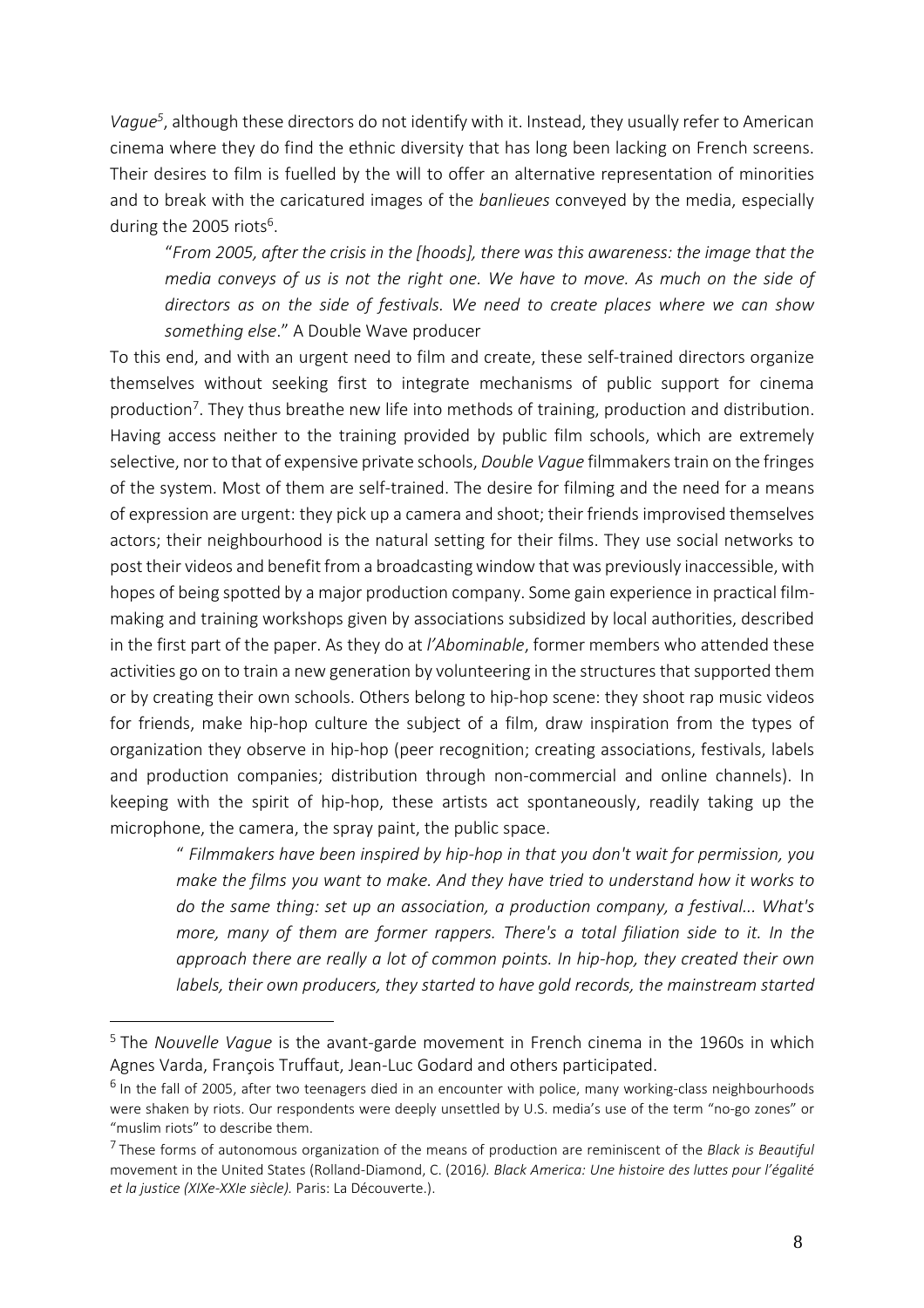*to take an interest in them when they saw that they were economically important."* A Double Wave producer.

Through these self-training and self-production practices, directors are inventing a new way of shooting and making films, adapting editing and production schedules to the availability of resources. Directors promote their first films themselves via social media and crowd funding platforms. They benefit from local distribution channels, in particular local festivals that allow films to reach their first audience. These filmmakers are thus potentially able to access a form of recognition and possibly a producer, a prize or press coverage that can act as a springboard. Their professionalization is reflected in the growing number of production companies and in a change in the scale of their distribution channels (through national and international festivals). Some dedicated workspaces had been set up in the area, such as Commune Image (a business incubator, co-working space and maker space dedicated to cinema) or Médialab 93 (a media incubator created by the advertising agency BETC when it moved there). The emergence of the Double Vague and its critical acclaim<sup>8</sup> has prompted stakeholders in the French film industry to create new mechanisms, such as the *Fond Images de la diversité* (Images of Diversity Fund) set up by the CNC in 2007. *La Résidence* is a new training program proposed by elitist public cinema school *La Fémis* since 2015 aimed at young filmmakers who do not meet the usual requirements to apply. However, *La Résidence* remains a parallel and shorter curriculum which does not offer the same training or networking opportunities. Additionally, along with the establishment of the *Cité du Cinéma*, the *Ecole de la Cité* was created (in 2012) by several private producers, to serve as an alternative curriculum for out-of-school youth. *EuropaCorp* has also created a dedicated branch to the production of *Double Vague* films (*UrbanFilm*). These changes did not come about on their own; they were provoked by the stakeholders of

these independent scenes in search of recognition and funding. When they give speeches at awards ceremonies, when books by or portraits of Double Wave filmmakers are published, or when they produce works that serve as manifestos to denounce the criteria for allocating fundings, or put out calls "to decolonize the arts"<sup>9</sup>, they are moving towards recognition as stakeholders in the art world, in a process of artifying a film production led by self-trained directors (Heinich, Shapiro 2012). Likewise, the *Manifeste des Labos*, written in 2002, aimed to blow the whistle on the need to support experimental films, which is tossed about between the funding channels of visual arts and of cinema. The CNC has since recognized the existence of this hybrid cinema and now funds part of the activities of *l'Abominable* and other *labos*.

### DISCUSSION: THE SCENE AS A TOOL TO RETHINK THE LOCAL EMBEDDEDNESS OF CREATIVE ACTIVITIES

<sup>8</sup>Laurence Lascary's film *L'Ascension* was commercially very successful, and sold over a million tickets. Others, such as Djinn Carrenard (*Donoma*) or Pascal Tessaud (*Rue des cités*) have garnered attention from critics, and some, like Houda Benyanima (*Divines*), Alice Diop (*Vers la tendresse*) or Ladj Ly (*Les Misérables*) have won prestigious prizes.

<sup>9</sup> This is the title of a book published by the similarly named collective: *Décoloniser les arts*.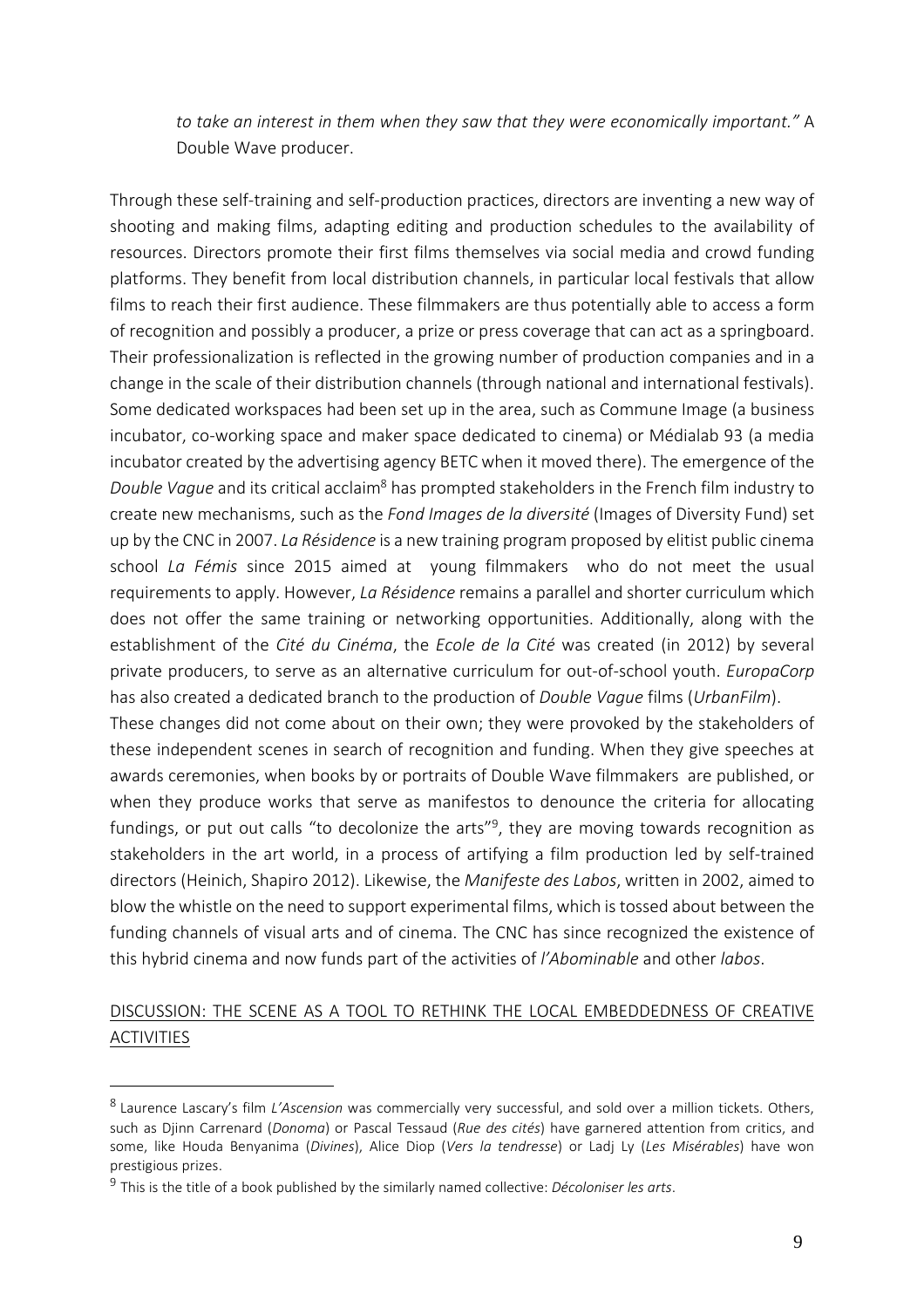The north-eastern suburbs of Paris have become a place for independent film scenes. This is the result of a series of factors that we have outlined here by conceptualizing the relationship between artistic creation and territory in terms of scenes, in order to critically examine policies for creative industries support and the presuppositions underpinning them. Yes, this area offers affordable premises close to Paris, the place to be for a newcoming artist. But this is not the only reason why this appeals filmmakers on the fringes. experiences and culture. The concept of scenes offers an alternative theoretical framework to analyse and understand the local anchoring of an artistic community. Following Straw (1991), the scene helps to focus on the territory as a space of shared aesthetic or moral values: for the ones, a certain vision of filmmaking based and traditional techniques, for the others, a political will to voice as postcolonial subjects. This emphasis the creation itself, what motivates artists to invent new aesthetics and new organizational forms that make them possible. The territory is the soil for the emergence of new forms of cinema, within a group of peers who share aesthetic or political affinities. Making films differently and/or with the aim to change the representations of the territory drive the filmmakers to create and invent their own production structures. These scenes emerged outside of the dominant logic of film production, fuelled by a sense of urgency, either to save equipment and techniques (experimental cinema) or to voice a discourse to break up territorial prejudice (*Double Vague*). They have benefited from local cultural policies for artistic creation. The scene is also a stage: this implies a relationship between artists and their audience (Bellevance and Guibert 2014). Here, public support for art creation meet youth policies through the local programs for image education. For instance, directors who have benefited from its support are required to give talks or workshops in local schools to explain their work. Their recognition is also owing to the presence of an insider audience who keeps an eye open for novelties and, through various distribution channels, follows these artists and their films (specialized festivals, artistic squats, contemporary art venues, public space and Internet). Indeed, within the Paris metropolis, there are numerous show spaces forming an audience for alternative artistic proposition, as an amateur and as a fan. The scene reminds the importance of the local atmosphere as source of inspiration for artists that contribute to the making of local subculture or style (Lloyd 2002, Silver, Clarke 2016). Finally, the scene relates both to interactions at the micro level and to global cultural flows, emphasizing the need to adopt a multi-scale perspective on creative environments. The emergence and structuring of independent film scenes should thus be understood within a dialectic frame, between the territory in which they are embedded (north-eastern Paris) and an international space of production, distribution and recognition. Analysing the emergence of new forms of cinema in terms of scene rather than cluster underlines the predominant role in this movement of cultural policies (image education, support for creation and distribution) rather than economic development policies (tax incentives, ad hoc real estate developments). Indeed, the filmmakers of these independent scenes find resources, spaces, inspiration and support in the territory. However, their projects take shape outside of urban planning and economic development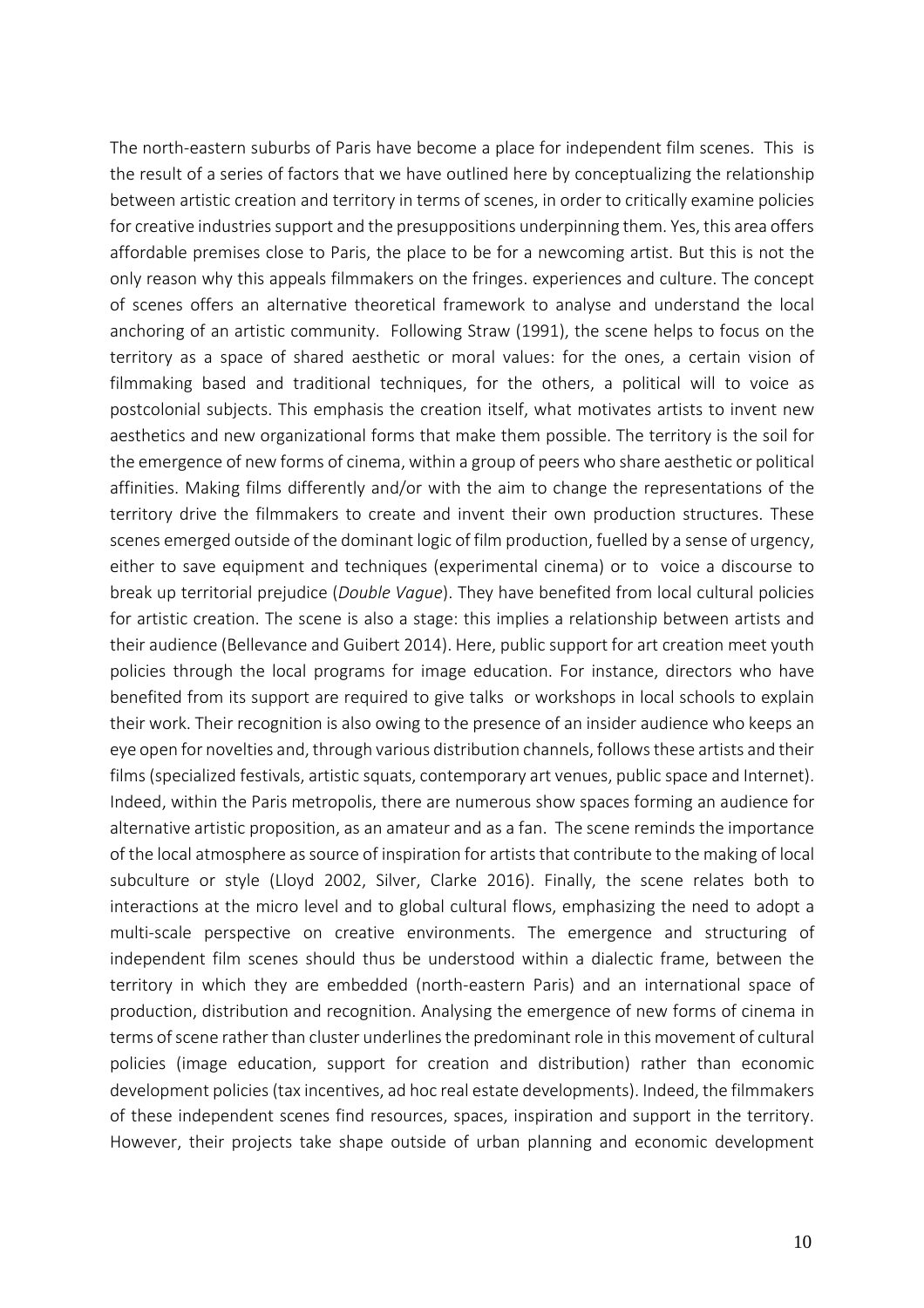policies set up to encourage the formation of a cluster of creative activities benefitting wellestablished players in the cinema and audiovisual industry.

#### REFERENCES

- Alexandre, Olivier. 2015. *La règle de l'exception, L'écologie du cinéma français*. Editions de l'EHESS. Paris
- Ambrosino Charles, Sagot-Duvauroux Dominique. 2018. « Scènes urbaines. Vitalité culturelle et encastrement territorial des activités artistiques », in : *Repenser la géographie économique*, Anthropos Economica.
- Aubry, Anna, Blein Alexandre, Vivant Elsa. 2015. « The promotion of creative industries as a tool for urban planning: The case of the Territoire de la Culture et de la Création in Paris Region. » *International Journal of Cultural Policy* 21(2):121-38.
- Augros Joel. 2013. « Un dépendant, des dépendants: l'imbrication des secteurs indépendants et commerciaux à Hollywood aujourd'hui », *Revue française d'études américaines*, n°136, pp67-79.
- Augros Joël « Salles publiques de Plaine Commune: quels modèles pour le XXIe siècle? », Université Paris 8, 2013, p.29
- Bellevance Guy, Guibert Gérôme. 2014. "La notion de « scène », entre sociologie de la culture et sociologie urbaine: genèse, actualités et perspectives", *Cahiers de recherche sociologique*, n°57, Automne 2014, p. 5-180
- Borelli, C. 2011. « Création d'une ambiance. Le cas du Raval de Barcelone », In Augoyard (ed.) *Faire une ambiance*. Bernin, A la Croisée, p. 423-428
- Camors, Camille, Soulard, Odile. 2010. *Les industries créatives en Ile de France: Un nouveau regard sur la métropole*. Paris: Institut d'Aménagement et d'Urbanisme de la Région Ile de France.
- Camors, Carine, Soulard Odile, Guery Pascale. 2006. *Les industries culturelles en Ile-de-France*. Paris: Iaurif (Institut d'aménagement et d'urbanisme de la Région Ile-de-France).
- Cervulle, Maxime. 2010. « Le Cinéma Expérimental en France : Economie, Structure et acteurs ». *Revue Poli,* n°1 Poli,plus.
- Cinti Tommaso. 2008. « Cultural clusters and districts: the state of the art » in Cooke, P., Lazzeretti, L*. Creative Cities, Cultural Clusters and Local economic development*, Edward Elgar, Cheltenham, pp 70-92
- Cooke P., Lazzeretti L.. 2008. *Creative Cities, Cultural Clusters and Local Economic Development,* Cheltenham, Edward Elgar
- Creton, Laurent. 2003. *L'économie du cinéma.* Paris, Nathan, coll. 128, 128 p.
- Creton Laurent. 2004. « Retour sur les origines du système d'aide à la production cinématographique en France ». *Quaderni*, n°54. pp. 109-118.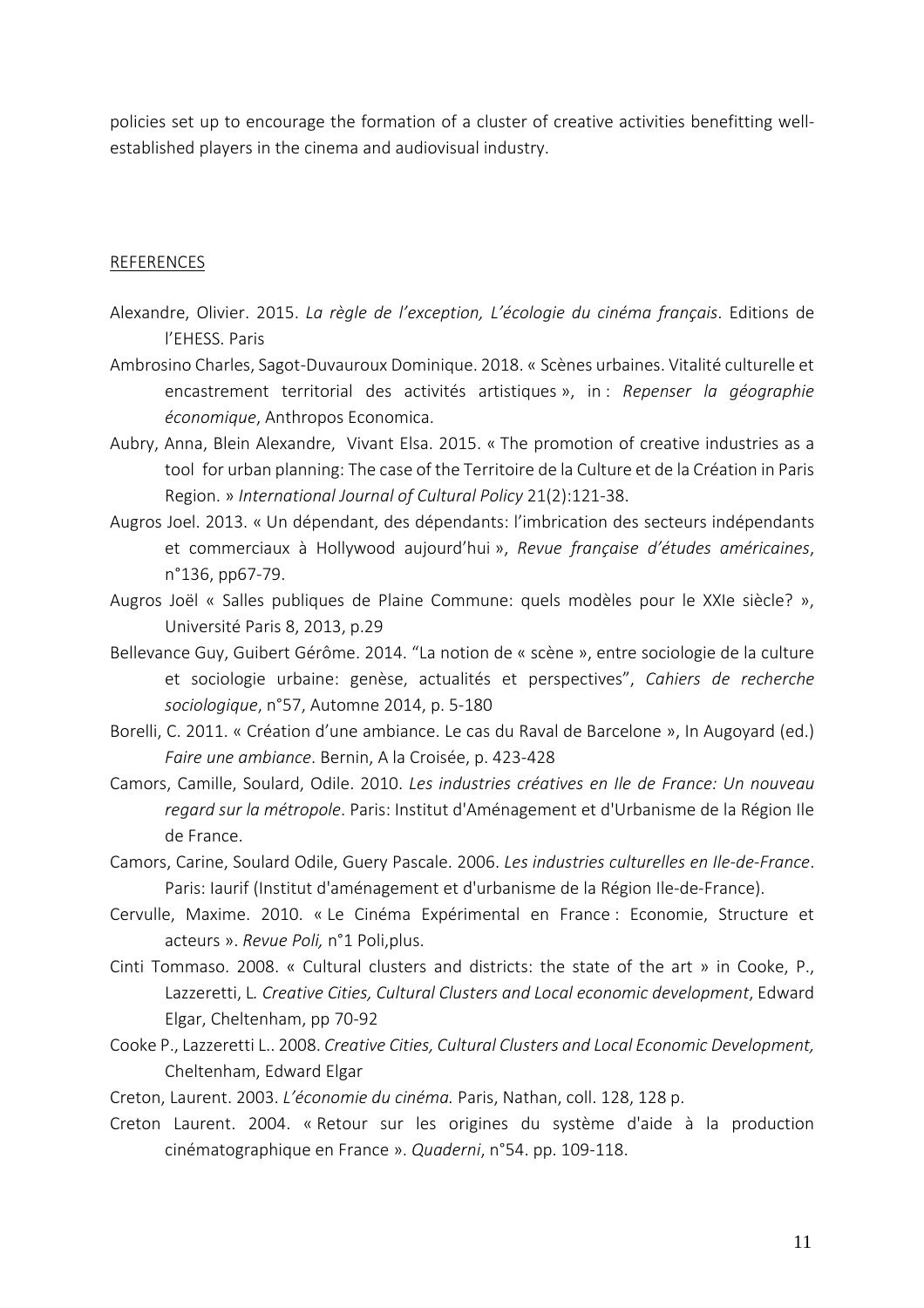- Cukierman, Leïla, Dambury Gerty, Vergès François, 2018, *Décolonisons les Arts !* Editions de L'Arche, Paris
- Currid E. 2009. «Bohemia as Subculture; "Bohemia" as Industry: Art, Culture, and Economic Development », *Journal of Planning Literature*, Vol.23(4) pp. 368-382
- De Propris L., Hypponen L. 2008. «Creative Clusters and governance: the dominance of the Hollywood film cluster» in Cooke, P. et Lazzeretti L. (dir.) *Creative Cities, Cultural Clusters and Local economic development,* Cheltenham, Edward Elgar pp.258-286
- Diao, Claire. 2017. *Double Vague, Le nouveau souffle du cinéma français*, Ed Diable Vauvert, Paris
- Emin, Sandrine, Guibert, Gérôme. 2017. « Complexité et auto organisation en entrepreneuriat collectif: analyse d'une scène musicale locale », *Revue Internationale PME*, vol.30 – n°2
- Greffe, Xavier, et Véronique Simonet. 2008 *Le développement de l'Ile de France par la création de districts culturels* Paris: Puca, Ministère de l'équipement. Ministère de la culture,.
- Heinich, Nathalie, Shapiro Roberta, eds. 2012. *De l'artification. Enquêtes sur le passage à l'art*. Paris: Editions de l'Ecole des Hautes Etudes en Sciences Sociales.
- Lazzeretti L., Capone F., Boix, R. (2012), « Reasons for clustering of creative industries in Italy and Spain », *European Planning Studies*, Vol.20 (8), pp. 1243–1262
- Lebeau, Boris. 2014. "Une "banlieue créative" dans le Grand Paris?" *EchoGéo [en ligne]* (27):mis en ligne le 2 avril 2014.
- Lefevre, Bruno. 2016. *Entrepreneurs musicaux et territoires. Les clusters culturels sous l'emprise des politiques publiques et des acteurs locaux*. Doctorat en Sciences de l'Information et de la Communication, Université Paris 13, 2016.
- Leriche Frédéric, Rubin Jasper. 2018. « Mutations economiques, transformations urbaines, identité territoriale : San Francisco et l'industrie du cinéma » in Katsika Karolina, Peltzman Daniel, Smorag Pascale (eds). *Regards croisés sur la ville américaine : Mutations, pratiques et imaginaires urbains des Etats-Unis*, Presses universitaires de Franche Comté, Besançon, pp21-43
- Leriche, Frédéric, Scott, Allen J. 2008. "Hollywood, un siècle d'industrie cinématographique." In *L'économie culturelle et ses territoires*, edited by Frédéric Leriche, Sylvie Daviet, Mariette Sibertin-Blanc and Jean-Marc Zuliani, 29-41. Toulouse: Presses Universitaires du Mirail.
- Lloyd, Richard. 2002. "Neo-Bohemia: Art and Neighborhood Redevelopment in Chicago." *Journal of Urban Affairs* 24, no. 5 : 517–32.
- Molho, Jérémie, Morteau, Hélène. « Du Cluster à la Scène: Glissement sémantique dans le cas nantais ». *Revue de l'observatoire des politiques culturelles*, no 47 (2016): 57-61.
- Morteau, Hélène. 2016. *Dynamiques des clusters culturels métropolitains, une perspective évolutionniste. Analyse comparée de Québec (Quartier St Roch), Barcelone (22@) et Nantes (Quartier de la Création).* Thèse de doctorat en Aménagement de l'espace, urbanisme, Université d'Angers, sous la direction de Dominique Sagot-Duvauroux et Frédéric Leriche.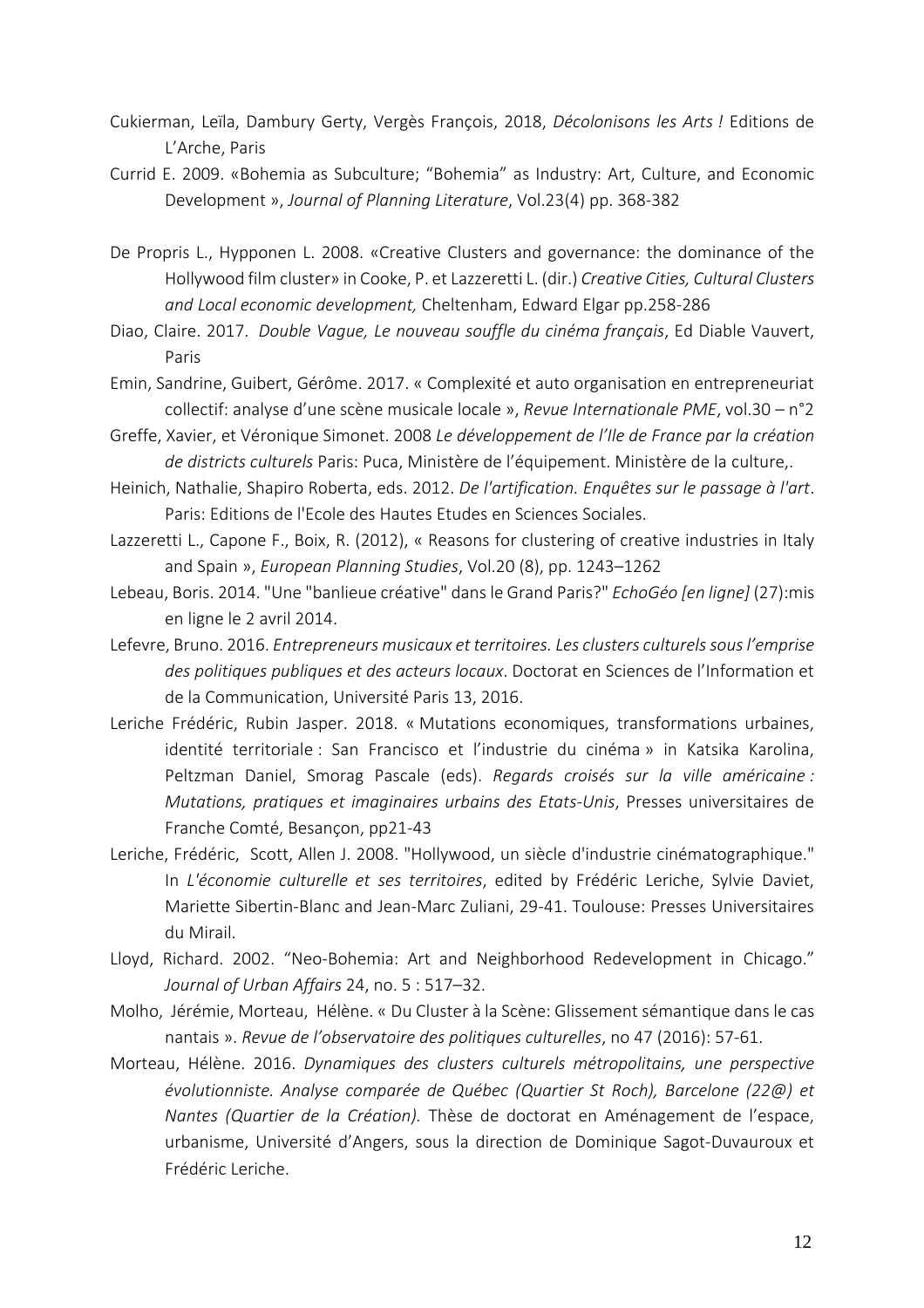- Ovidio, Marianna d', and Arturo Rodriguez Morato. 2017."Against the Creative City. Activism in the Creative City: When Cultural Workers Fight against Creative City Policy." *City, Culture and Society* 8, no. 1: 3–6.
- Paris, Thomas. 2010. *Manager La Créativité. Innover En s'inspirant de Pixar, Ducasse, Les Ateliers Jean Nouvel, Hermès...* Paris: Pearson, coll. Village Mondial.
- Pilati, Thomas, and Diane-Gabrielle Tremblay. 2007. "Cité Créative et District Culturel; Une Analyse Des Thèses En Présence." *Géographie, Economie, Société* 9 : 381–401.
- Plaine Commune, Notre Atelier Commun, and Polau. 2010. *Des hommes, des actes, des lieux*. Saint Denis: Plaine Commune.
- Pratt, Andy. 2010. "Creative Cities: Tensions Within and Between Social, Cultural and Econcomic Developpement. A Critical Reading of the UK Experience." *City, Culture and Society* 1, no. 1: 13–20.
- Pratt, Andy. 2011. "The Cultural Contradictions of the Creative City." *City, Culture and Society* 2, no. 3: 123–30.
- Préfet de Région Ile de France, Mairie de Saint Ouen, and Plaine Commune. 2012. "Accord cadre préalable à l'élaboration du contrat de développement territorial relatif au projet "Territoire de la culture et de la création" du territoire de Plaine Commune et Saint Ouen, signé le 16 janvier 2012." Saint Denis.
- Santagata W. (2002), « Cultural districts, property rights and sustainable economic growth », *International Journal of Urban and Regional Research*, Vol. 26, pp. 9-23
- Scott, Allen J. 2000. "French Cinema. Economy, Policy and Place in the Making of a Cultural-Products Industry." *Theory, Culture and Society* 17 (1):1-38.
- Silver Daniel, Clark Terry Nichols, Graziul Chris. 2011. *«* Scenes, innovation and urban Development *»* in Andersson D.E., Andersson A.E., Mellander C. (Eds), *Handbook of creative cities*, pp. 229-258, Cheltenham: Edward Elgar
- Silver, Daniel, and Terry Clark. 2016. *Scenescapes: How Qualities of Place Shape Social Life*. Chicago: University of Chicago Press.
- Storper, Michael, et S. Christopherson. 1987. « Flexible Specialisation and Regional Industrial Agglomeration: the Case of the US Motion Picture Industry ». *Annals of the Association of American Geographers* 77, no 1 (1987): 104-17.
- Storper, Michael. 1989. « The Transition to Flexible Specialisation in the US Film Industry : External Economies, the Division of Labour, and the Crossing of Industrial Divides ». *Cambridge Journal of Economics* 13, n°2: 273-305.
- Straw, Will. 1991. « Systems of articulation, logics of change: communities and scenes in popular music studies », *Cultural Studies*, Vol.5(3), pp. 368-388
- Thomas, Hervé. 2010. *Cinéma et audiovisuel en Ile-de-France: le nord et l'est parisien. Effets locaux d'activités à rayonnement global.* Paris: Puca (Plan Urbanisme COnstruction Architecture). Ministère de l'Ecologie, de l'Energie, du Developpement Durable et de l'Aménagement du Territoire.